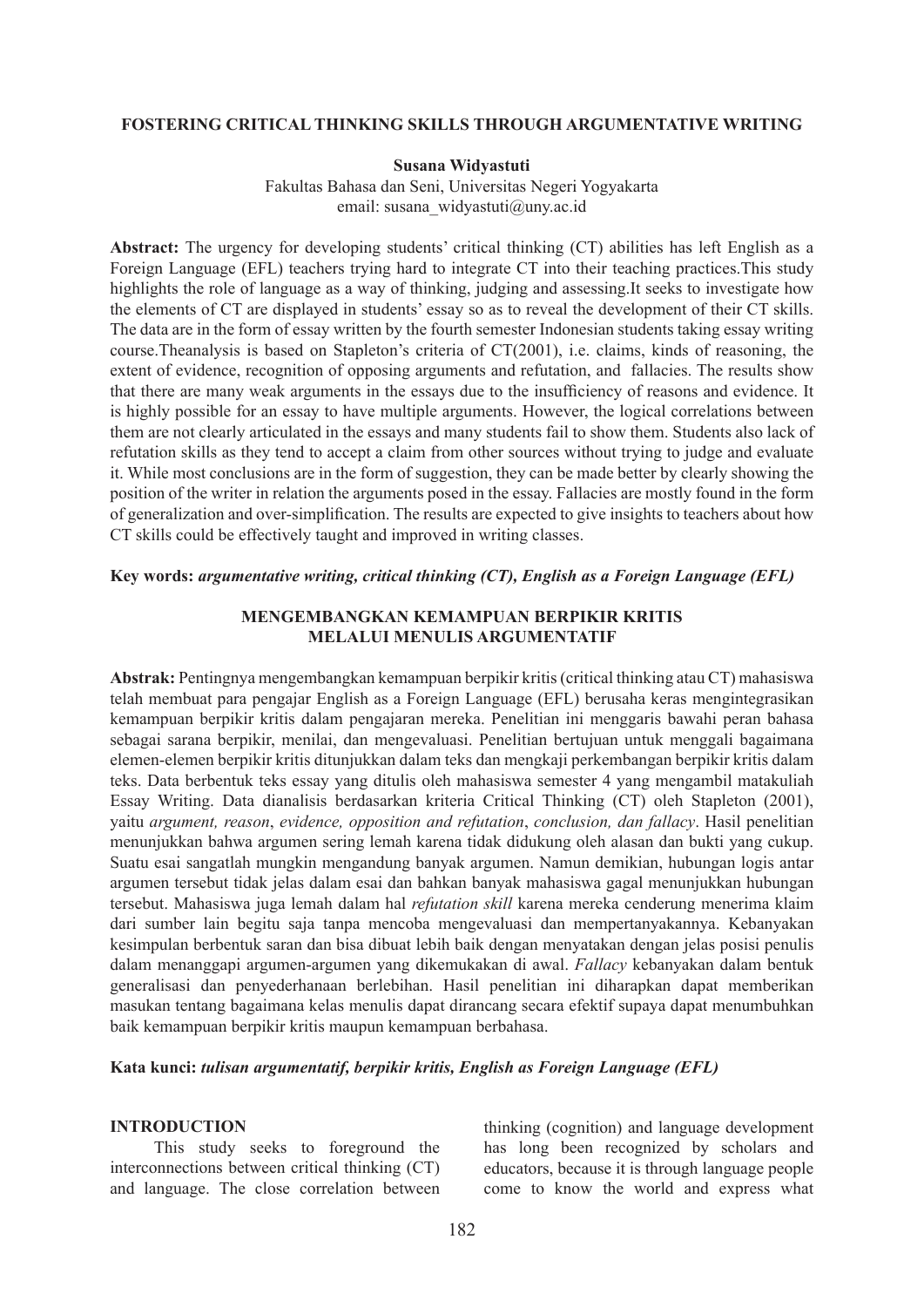they think about. It is particularly relevant for argumentativewriting in the English as a Foreign Language (EFL) context, because to make an argumentative writing people need to have both higher-order thinking skills and higher levels offoreign language proficiency (see Atkinson, 1997; Chamot, 1995; Tarvin& Al-Arishi, 1991).

Critical thinking (CT) has been widely considered as an essential skill in the twentieth century particularly in the area of language education. Although CT itself is a complex concept and is not easy to define, it is an identifiable thinking skill and thus can be practiced. Facionedefines critical thinking as "purposeful, self-regulatory judgment that results in interpretation, analysis, evaluation, and inference, as well as explanation of the evidential, conceptual, methodological, criteriological, or contextual considerations upon which that judgment is based" (1990, p. 3).

Beyer defines it as the ability to make "reasoned judgments" (1995, p. 8). Critical thinkers thus should be able to judge, evaluate, and question an idea or thought based onreliable evidence by establishing logical relationships among statements or data. Such ability is crucial in developing language competence especially in constructing arguments and inferring a conclusion from one or multiple premises.

Premised on the intertwined correlations between CT and language and the aspects of CT abilities proposed by scholars (see Facione, 1990 and Beyer, 1995), this study focuses on 'developing CT through and in writing'. The development of critical thinking skills of EFL learners through writing has not gained much attention, although there have been numerous research on critical thinking skills. This study particularly takes into account argumentative writing, a type of writing which requires high thinking skills and is thus believed effective to improve students' CT (see Langer & Applebee, 1987).

A writing course which stimulates students to engage in critical thinking is believed more effective than traditional methods of writing. The integration of CT into argumentative writing can be premised on the tenets that, firstly, CT is an integral part of argumentative writing, in combination with other important language aspects of writing. To write is to argue and to argue is to think. Argumentative writing thus requires a complex skill involving not only practical but also cognitive and social aspects and thus requires students to have sufficient background knowledge about the issue being written about.

Secondly, writing can significantly help students develop both their CT skills and language competence. Writing is the verbal manifestation of CT. Critical thinkers need to master multiple writing skills and abilities, i.e. to analyze facts, generate and organize ideas, defend opinions, make comparisons, draw inferences, evaluate arguments and solve problems (Chance, 1986, p.6).

Stapleton (2001) highlights the strong correlations between thinking and writing. A thinking mind should be reflected in writing. Stapleton (2001, pp. 536-539) proposes sixcritical thinking elements ina written text.

- a. Arguments: claims which are supported by a reason. In academic writing, an argument is usually a main idea, often called a "claim" or "thesis statement".
- b. Reasons: statements which are used to support claims and generally answer why the claim should be believed.
- c. Evidence: statements or assertions serving to strengthen the argument.
- d. Recognition of Opposition and Refutation: Opposing viewpoints that run counter or offer alternative interpretations to those expressed in the claim.
- e. Conclusion: a statement or series of statements in which a writer sets out what she wants the reader to believe.
- f. Fallacies: errors in reasoning.

The outline of the essay writing course that becomes the setting of the study places CT as an important learning outcome. In doing so, multiple-step writing processesare applied on the basis that the more they write, the more they practice, the more they think. Weekly writing tasksare used to easily trace and identify the progress. The steps basically involve the planning, writing, and revising. While the main writing process itself is not unimportant, the planning (researching, brainstorming, and outlining) and post-writing (feedback and revision) are crucial for improving writing performance and CT.

This study particularly highlights the need for (1) the planning or pre-writing stage which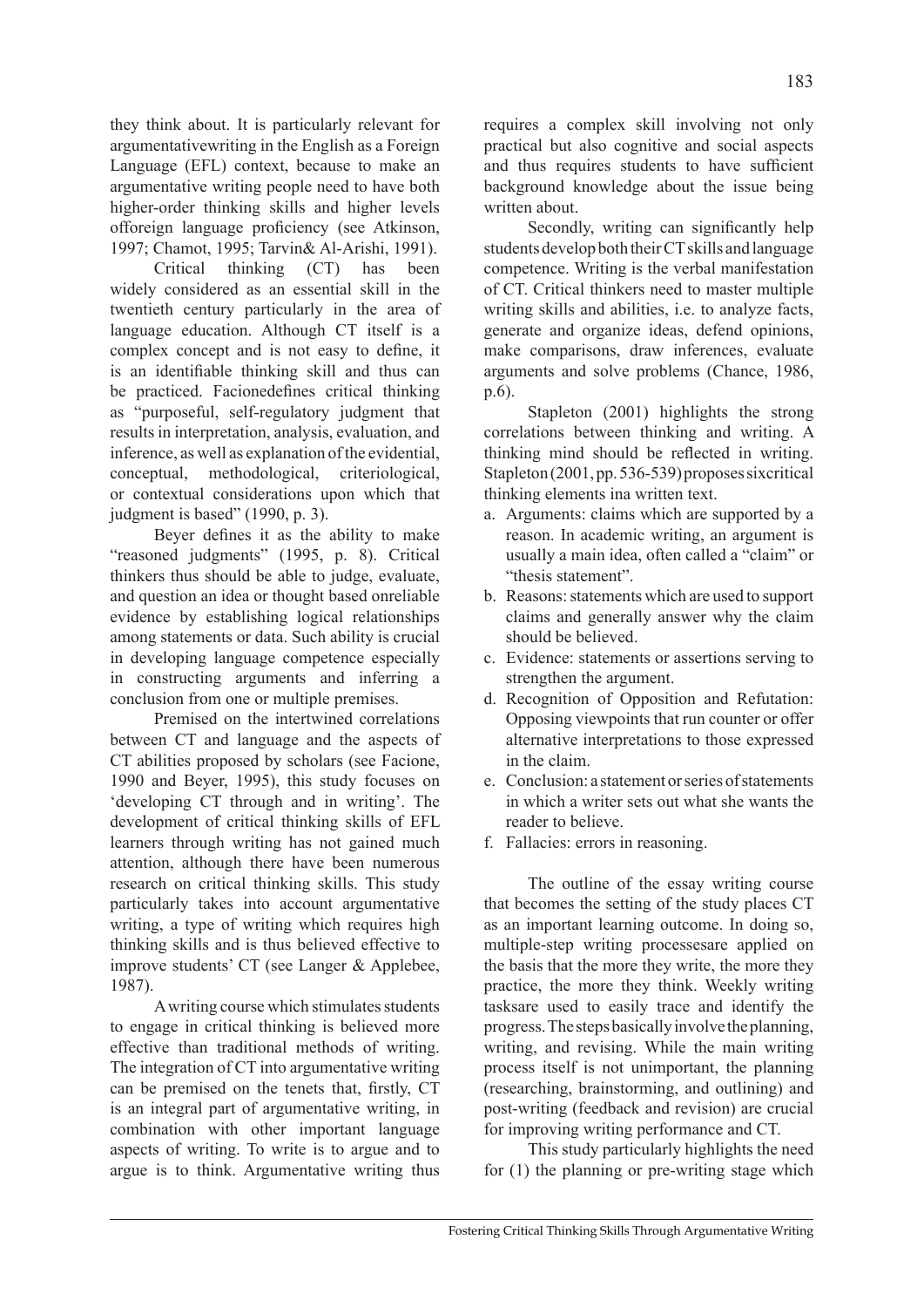allows students do enough reading, research and exploration on the issue being assigned and plan their writing (brainstorming and outlining) and (2) continuous feedback from the lecturer to allow them do self-reflection and revise their texts. This is to say that comprehending the concept they need to write and evaluating/revising their own writingare crucial for sharpening their CT skills.

Closely related to the writing steps, topic isan important aspect that determines the goal, nature and structure of writing. Thus the topic chosen in this study is the one that can stimulate students' argumentative skills. The topic is carefully selected by considering the CT elements, as students need to have something to think critically about, and the language aspect, as students at the same time need to learn how to use various language resources to construct their arguments. By doing so, students are able to develop their English language skills while simultaneously becoming more knowledgeable about the issues in the world they live in.

## **METHODS**

The setting of the study is an essay writing course taken by the  $4<sup>th</sup>$  semester students of the English literature study program. The language of instruction is English and all of the students are Indonesians. Their English language levels and abilities vary and they frequently lack of confidence. This situation is similarly described in a study by Tsui (1996) which also reveals that the cause is the lack of opportunities and willingness to use English in everyday context.

The data were the collection of students' argumentative essays. The course ran for 16 weeks which were used mostly for writing practices. Each week students attended 2 classes which ran for 100 minutes each. In the second class students wrote independently based on the topic assigned to them. The teaching method was generally communicative and learnercentered, in which lecturer talked to students intensively to discuss and give feedback to their writing. Such method was intended to stimulate students' writing productivity and improve their confidence in writing, both in the content and language aspects. The feedback and evaluation focused on the writing progress by paying attention to each CT element.

At the first two weeks the classes were focused on the 'the what' and 'the how' an argumentative essay could be written. It included the nature, types, content, structure and language of an essay. It was found from the discussion that students particularly did not have enough understanding about the critical nature of an essay they needed to produce during the course and about the language expressions that could help construct their critical arguments.

The tasks were broken down weekly into a series of stages using various topics, to allow students learn specific CT skills or elements suggested by Stapleton (2001). The writing process was done systematically. Students were given instructions and given time to brainstorm and develop their outlines, given opportunities to do peer-review and given feedback on the process. This was surely time-consuming, yet the intention was to maximize the quality of students' writing.

Various topics about social life were selected on the basis that they could stimulate and elicit students' personal and intellectual arguments as well as sharpen their awareness to current social phenomena. The topics would need students to collect enough information and to decide what kind of arguments they would construct, including problem solving, cause and effect, decision making, social criticism. For the final assignment, students were particularly asked to write about 2019 presidential election in Indonesia. Studentswere allowed to develop or break down the topic into more specific subtopics they were most interested in.

The process of analysis was done through a close look at each essay. Each element was identitified and the key clauses indicating the CT element was highlighted. To achieve validity, each essay was examined by two raters.

# **RESULTS**

The discussion that follows focuses not only on how each element is displayed but also on how the linguistic choices are effective to show each element. However, it is necessary to note that the data may contain grammatical mistakes.

Table 1 shows the distribution of each CT element in 30 essays.

1. Arguments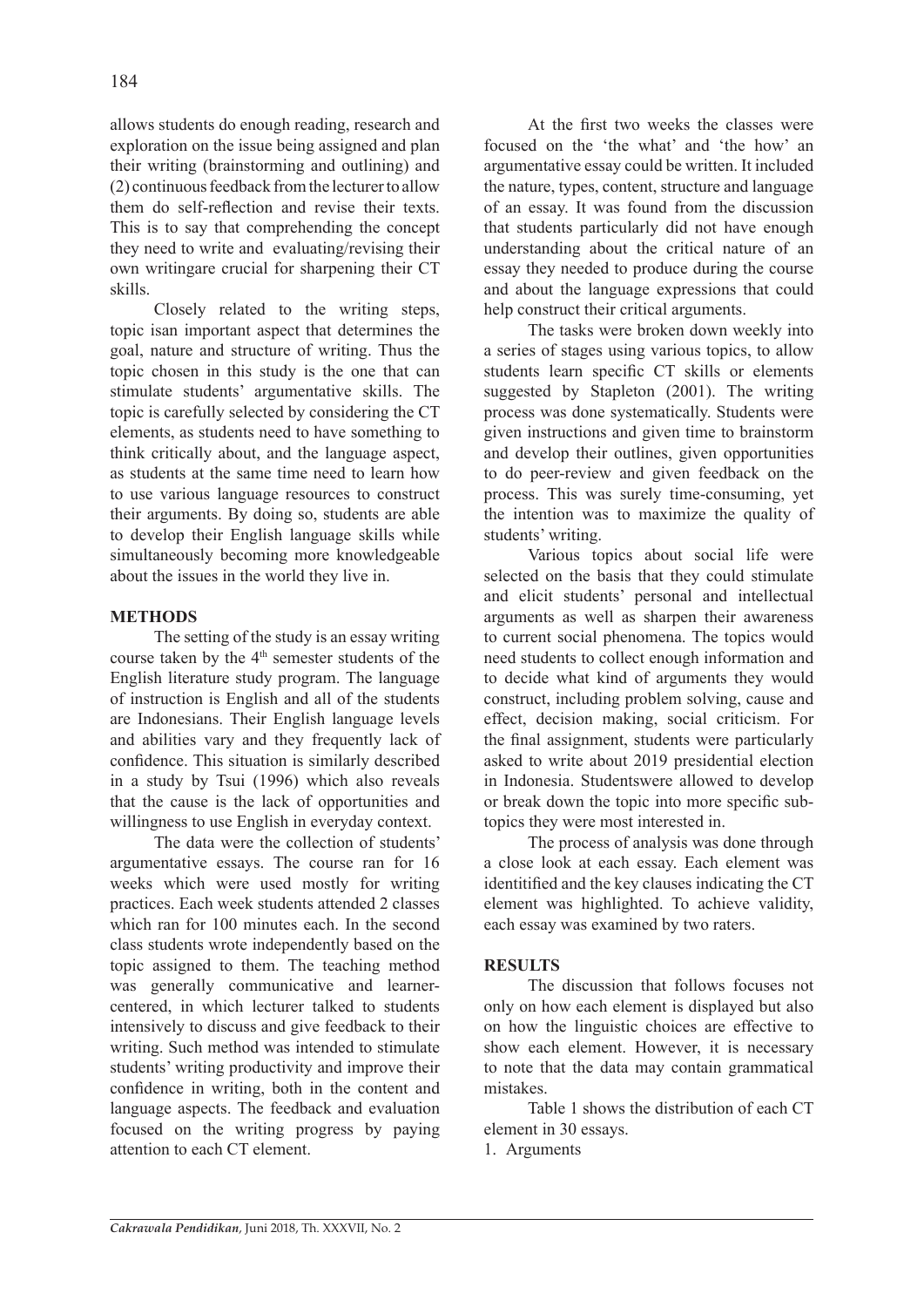**Table 1. CT elements in students' essays**

|                    | argument | reason | evidence | Opposition and refutation | conclusion                                   | fallacies |
|--------------------|----------|--------|----------|---------------------------|----------------------------------------------|-----------|
| Rater 1            | 138      | 69     |          | ت                         | $\gamma$ <sup><math>\alpha</math></sup><br>∸ |           |
| Rater <sub>2</sub> | 128      | ٥ź     | 56       | 10                        | 30                                           |           |

Feldman (1998) argues that a good argument should be purposeful, clear, and concise. The results indicate that crafting an argument isa challenge for the students. There are two interesting phenomena that can be learnt from students' essays. Firstly, most opening sentences in the essays are used to pose a problem, that is the main argument. However, not all of them are directly followed by definitionor clarification of what they mean in the argument. If the definition is present, it mostly uses simple present tense. Modal auxiliary such as "may", "might" and verbs like "suggest", "show" "demonstrate" "indicate" are not used often.

# Extract 1

*Press or social media has a very important role in the life of a nation. Press plays an important role in the process of creating the character of society and developing national insight. Besides, press is an important component in the process of mass communication. According to JalaludinRachmad: mass media is the medium used for chanelling communications to the public such as the press, radio, television, movies and so on. As a means of communication for dissemination information and ideas to the public, the mass media has an important role in human life in various fields, such as political, economic, social, and cultural fields, etc (JalaludinRakhmat, 1990: 135)* (Student A)*.*

In this opening paragraph (extract 1), A writes an argument repeatedly in the first three sentences to show his standing on the importance of the press. In the fourth sentence, he provides the definition of the proposed claim using a quotation in the form of present tense sentence cited from an expert in the area. By doing so, thereaders are being orientated to the point that the rest of the text would tell about to what extent the press is important, particularly in the areas suggested in the last two lines. This is to say that the whole text would be merely explanatory and descriptive and thus less critical in nature.

Secondly, one student usually has multiple arguments in one essay (138 arguments in 30 essays). However, they are rarely well-connected.

Sub-arguments do not support the main argument stated earlier in the first paragraph. Conjunctions showing inter-clause relationship are not used often. In a nutshell, there are times when students write various arguments which seem connected but they fail to show the relationship between them.

Looking at the details, the paragraphs in A's writing are dominated by description of the press (1 paragraph), the history the Indonesian press (1 paragraph) and the rest (7 paragraphs) is all about the freedom of speech as part of the functions of the press as a political vehicle, completed with definition and examples. The argument constructed in the first paragraphthus should specifically about the political role of the press or the freedom of speech in politics. Having said this, the main argument is not well represented throughout the text.

#### Extract 2

*The Indonesian electionday is coming with more figures and political parties nominated in the candidate list. With that in mind, it is necessary for all active voters to make themselves prepared by being more critical to political issues and candidates they are about to vote. An attempt to think critical about politic might help citizens to build a wiser way of thinking responding to the complicated political condition in Indonesia. Following the critical attitude toward political issue, open minded voters might be more considerate about their vote as to avoid random vote and political party domination in a particular society*(student B)*.*

In B's first paragraph (extract 2), the main argument is well constructed in the first two sentences. While the first sentence is more general and provides the context of the main argument, that is about the growing number of political figures and parties, the second is an argument in the form of suggestion, with a conjunction'with that in mind', about how to deal with such political phenomenon. This argument shows the writer's standing about being critical voters. The use of several adjectives in the paragraph strengthens the force of the main argument. In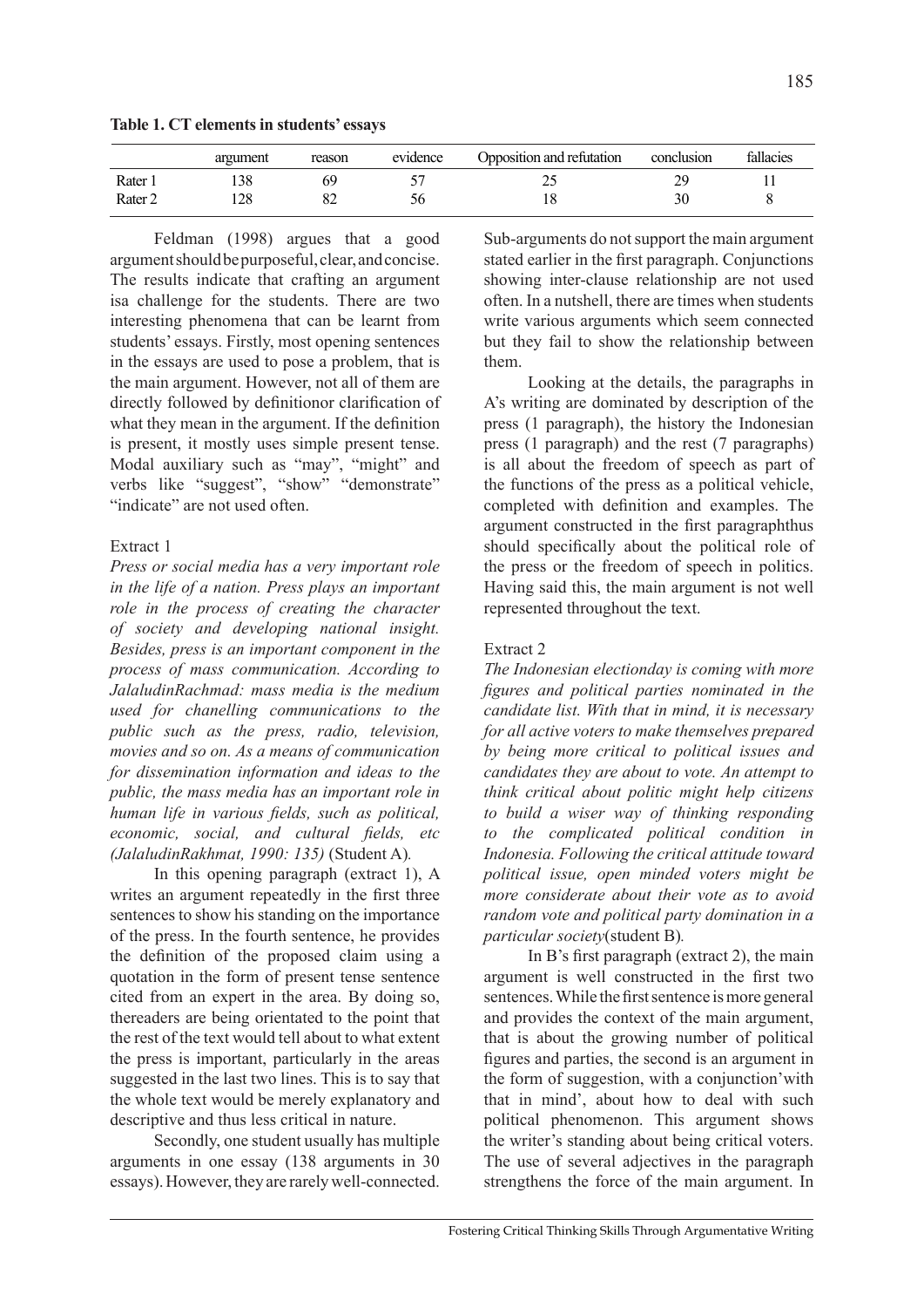the last two sentences in extract 2 the writer addresses briefly about being a wise and openminded voter. The readers are orientated that the rest of the text would be about the qualities of a critical voter.

## 2. Reasons

Supporting reasons are indispensable to an argument. In other words, a claim can not stand alone withouta convincing reason. Otherwise, it is called an opinion. Critical thinkers should provide the 'why' aspect of the proposed argument (seeCrosswhite, 2012) in order to make people convinced and believe in what we have claimed in the argument.A well-written reason can help readers understand and accept the writer's position.

Langer & Applebee (1987) suggest that "the greatest variety of reasoning operations occur during essay writing, suggesting that this type of activity provides time for students to think most flexibly as they develop their ideas" (p. 100). Through essay writing students have the opportunities to develop arguments based on the interconnections between many claims from various resources.

The reasons need to show a direct logical relationship with the argument. A's paragraph (extract 1) mostly argues that the Indonesian press has been used widely as a political means. However, he does not provide any logical reason why this takes place within the context of Indonesia. The majority of the paragraphs explain the topic by providing definition (by quoting some sources), history and examples. Thus A's text lacks of the quality of an argument.

B's argument (extract 2 sentence 2) is directly followed by two sentences indicating the reasons. They do not use such conjunctions like 'because' and 'for', yet the clauses indicate relationships that answer the question 'why'. The next paragraphs also contain some reasons supporting his argument.

In general, students display weak reasoning skills. If the reasons present, the students fail to show the logical relationship between the argument and reasons. Conjunctions indicating cause and effect relationship are helpful, but they are rarely used. Therefore, the readers are left wondering about the relationship between many unorganized claims in their essay.

The findings show that there are a huge number of arguments. However, the number of reasons and evience is not as many as that of the arguments. In a nutshell, the arguments are weak due to the lack of supporting reasons and evidence.

Ramage and Bean (1999) state that evidence can be in the form of personal experience, research studies, statistics, citing authorities, comparisons and analogies, pointing out consequences, facts, logical explanations, and defining words. The evidence given by A (extract 1)is in the form of facts. Most of them specifically support the argument about the political role of media. They are not in line with the main argument in the first paragraph.

## Extract 3

*For example is TvOne which is led by Ardi Bakrie, the son of the general chairman of party Golkar, Aburizal Bakrie* (student A)

## Extract 4

## *The example of the case is the president election in 2004* (student A)

Research studies and statistics are rarely used although such data are available in many online and printed sources.This shows that students do not do intensive research through such existing resources prior to the writing process.

## 4. Opposition and refutation

The descriptive nature of most students' texts indicates the lack of abilities to counterthe argument at hand. They hardly have the sense of "judging" and "questioning" (see Beyer, 1995). On the other hand they just copy information from other sources without any evaluation.

The lack of evaluation is indicated through the less use of adjectives as well as subjective judgments. Extract 1 shows that rather than writing a critical thesis statement in the introductory paragraph, the writer makes mere descriptive claims by giving definition and examples of the press, i.e. radio, television, and movies and the areas that may be affected by the press. The argument is not effective either due to the repetition of the same word 'important role' four times in the same paragraph.

#### 3. Evidence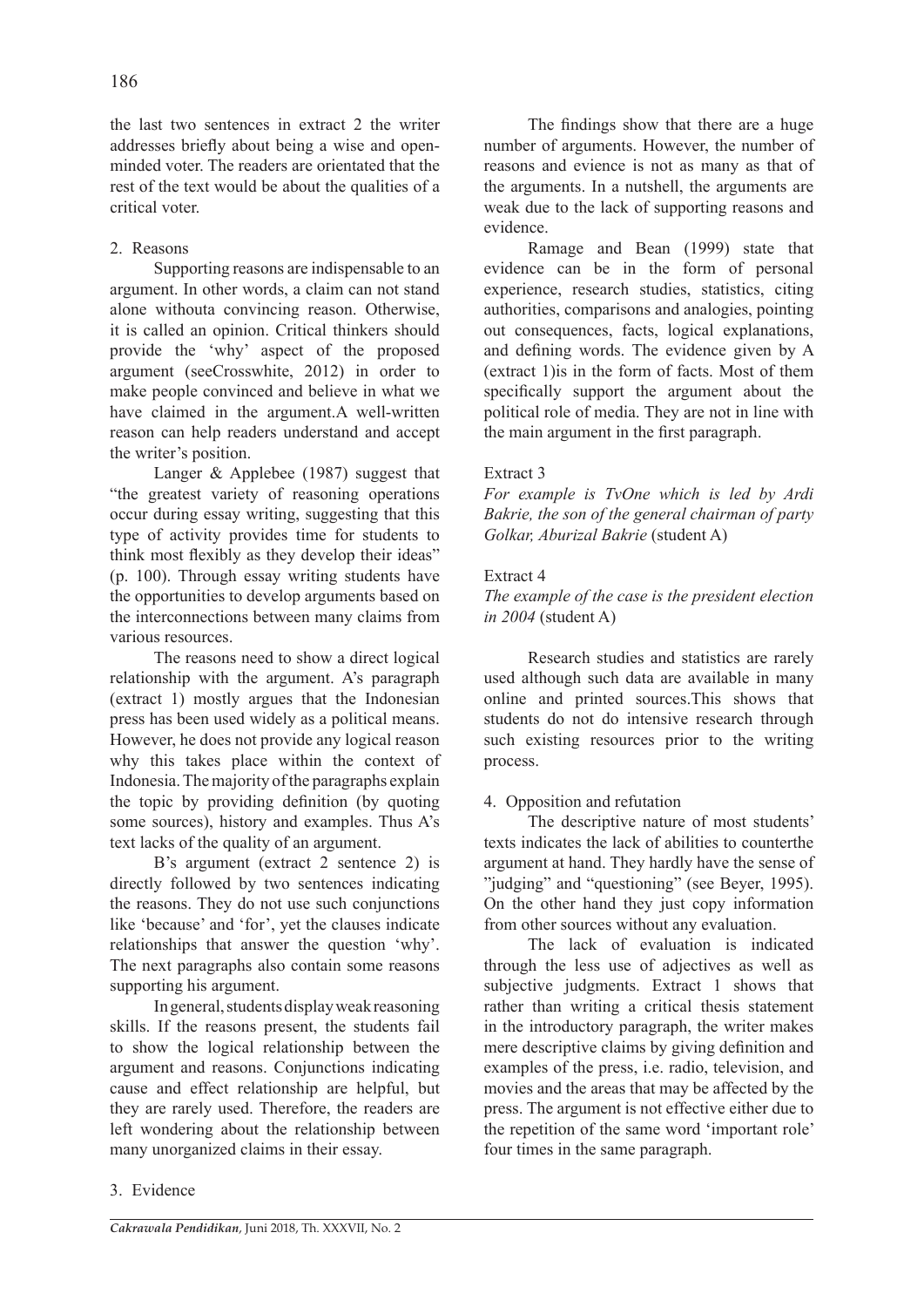As indicated in the first paragraph, it is not surprising that A displays a low refutation skill. A's argument in extract 1 contain a strong and concise message. However, in the following sentences the writer does not propose any potential conflict in relation to the claim. Instead of questioning the validity of ideas in texts or judge the ideas of other people, A's text contains a lot of definition taken from various sources.

Refutation is considered as the weakest element in students' texts. It can hardly be seen that students are able to filter knowledge of all sorts through their reasoning and to find logical flaws instead of accepting them as they are. The so-called 'healthy skepticism' (Lipman, 1991), requires students to possesreasonable and reflective thinking before deciding what to believe and do. However, the data show that students need to improve their ability to present logical linkage between different (opposing) views.

#### 5. Conclusions

Conclusion should restate and reconfirm the writer's position and show the correlations between all the CT elements in the given essay (see Halpern, 2013). Most importantly it should contain the writer's critical point of view about the earlier claims in the essay.

## Extract 5

*The press should not be used as a political device, but as a device that gives information to the public in order to make them receive a good political education and to know the development of the nation* (student A)

A's conclusion is clear and indicates his standing that, through the use of 'should not' he strongly disagrees with the employment of the press for political purpose. He also inserts a concluding personal statement suggesting the better way of using the press. The conclusion reconfirms the arguments stated earlier. Nevertheless, the focus is more specific than the main argument stated in the first paragraph (see my earlier explanation on argument). B's conclusion is also in the form of suggestion in relation to the earlier arguments (extract 6).

Most essays have conclusions, which usually contain suggestion. However, not all of them use explicit expressions like 'in conclusion' as used in extract 6. In most cases, the readers are left wondering about the interconnection between all the arguments proposed by the writer and, thus, have to figure out the relevance of the concluding sentence in the last paragraph.

## Extract 6

*That way, we will not be easily framed to a certain way of thinking by individuals who want to steal our right to vote in freedom. We have to stand in our own perspective and assumption to maintain the principle of election in Indonesia. In conclusion, we have to be more critical and more concerned about political condition in Indonesia. As an eligible voter, our vote will contribute to the future of Indonesia, so we have to use it with responsibility and full consciousness*  (student B).

## 6. Fallacies

Defined as flaws of reasoning, fallacies detract the overall value of an argument. Thinking critically means finding logical fallacies, the situation when the reason does not adequately support the claim in a number of ways.

The fallacies found in this study show that not all arguments are valid or even logical. This is in line with the findings on the refutation skill discussed earlier suggesting that students do not put enough efforts to always critically think and examine the argument they confront.

The main types of fallacies found in the essays are generalization and over-simplification. The writer tends to undermine the complexity in an argument. The main cause of fallacies found in this study is the insufficient evidence to support the argument.

## Extract 7

*It suggests that social media is dangerous for guiding people's assumption and that is way the politics in Indonesia is always controlled by certain people* (student C)*.*

In extract 7 the writer generalizes the idea of the danger of social media, and, at the same time, switches the discussion away from social media to the Indonesian politics which is not directly related to the first claim. The writer over-simplifies the claim although it contains a complex argument. The absence of evidence of the danger of social media weakens the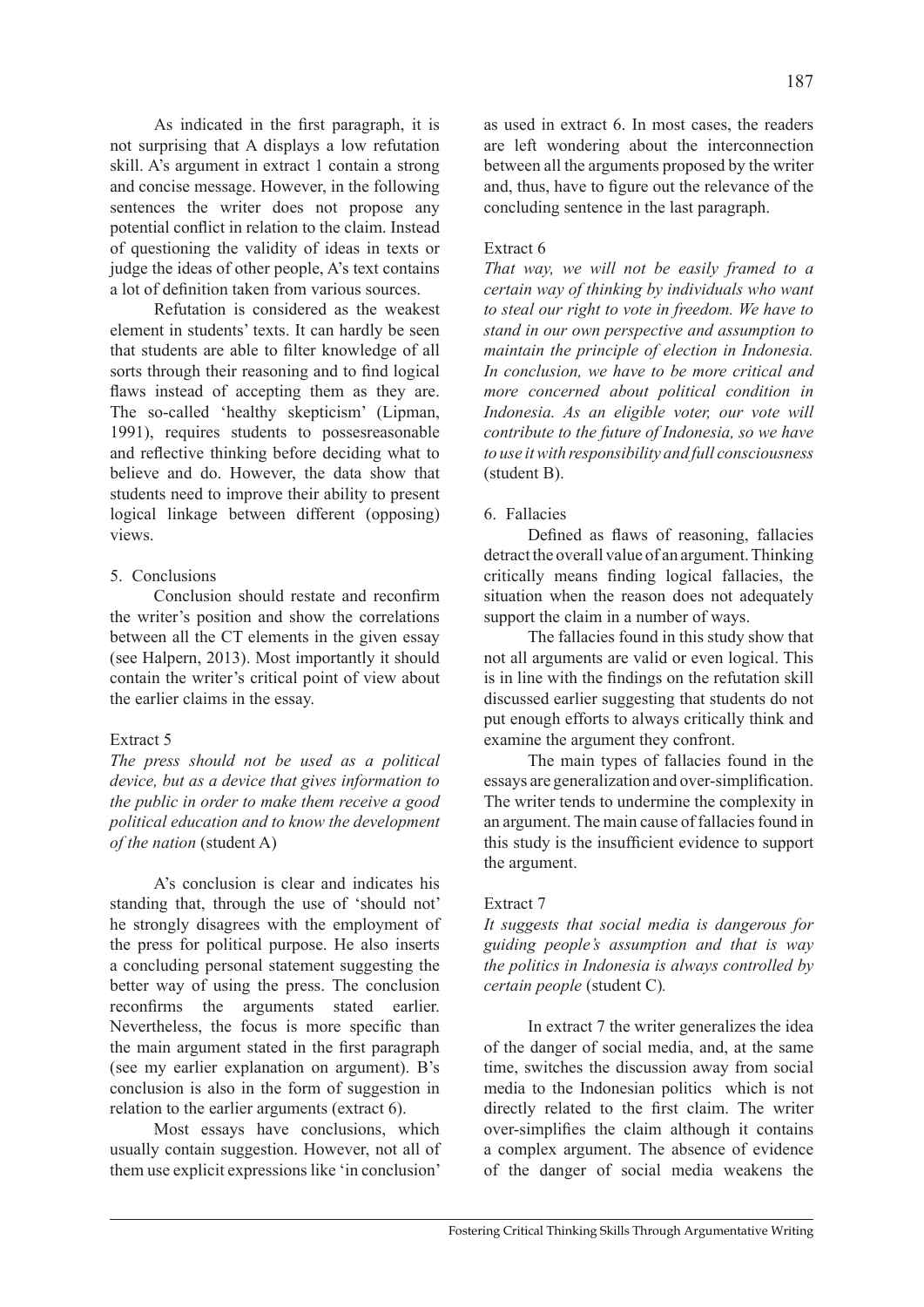argument and makes the readers wonder about the relationship between the two clauses.

## **DISCUSSION**

It is particularly interesting thatparticipants might come to the classrooms with presumably low critical thinking skills, yet they understand that the essay they write are supposed to be argumentative. They are expected to understand and apply the major tenets of argumentation as a type of writing which requires high critical thinking (see Rottenberg, 1991).

The data provide fruitful insights into understanding students' CT abilities. Firstly, apart fromthe absence of certain elements in some essays, some students are not able to show the correlations among CT elements. The elements should be mutually informing, yet students fail to show their interconnection in the essay. This can be due to students' lack of linguistic competence, particularly in the use of conjunctions. While it is highly possible for a text to have multiple arguments, they have to support each other and construct the main argument postulated in the first paragraph. Irrelevant or absent conclusions are part of this inability. Thus, a critical thinker should be able to generate logical correlations among various elements.To draw logical relations needs students to do critical reflection in a way they have to be able to construct their own ideas and develop sound standards for analyzing and assessing them.

Secondly, while students are encouraged to think critically, they seem to be prone to receive any information without questioning. They tend to transfer the sentences from the sources to their essay without any attempt to evaluate and digest them. This is to say that the essay has not gone through a critical thinking process. As suggested in the low result of refutation skills discussed earlier, questioning a claim seems an unacceptable attitude in the existing traditional writing course.

Thirdly, the insufficient reasons and evidence to support an argument may indicate the lack of students' background knowledge on the essay topic. Topic familiarity becomes an issue here as students are not able to connect the topic to the world and their real life experience. This may also due to students' low reading habits. Further research should focus on the correlations between writing and reading in shaping CT.

Overall, the results highlight that the course needs to be well-designed in order to foster students' skills in displaying each element in their essay. In this case, firstly, CT and how its elements can be displayed through texts should be clearly stated in the course objectives and students should understand from the very beginning that CT is part of the learning goals. Secondly, its outline needs to give clear instructions which aim to practice and sharpen each CT element. The learning goals and design should go beyond linguistics aspects and pay bigger attention at the development of students' CT (see Brown, 2004).

# **CONCLUSIONS**

Since higher-order thinking skills are increasingly required for success in a knowledgebased society, it is crucial to develop CT skills so as to improve students' exposure to the use of English in academic and day to day use and to the world they live in. The study suggests that the integration of CT aspects in EFL argumentative writing has helped the students develop not only their critical thinking skills but also their English language competence. Without adequate practice in critical thinking, EFL students may lack confidence in their academic life and miss the opportunity to advance up the ladder in the global workplace which has become more challenging.

The lack of critical thinking in an EFL writing course as suggested by the results of this study imply that the course design needs to be reconstructed in such a way in order to foster the ability to engage critical thinking. The reconstruction may include the material development and the teaching and learning techniques. The course can be a shift from traditional course, which focuses merely on language skills, to a more integrated and comprehensive course which can simultaneously develop both CT and language skills.

Focusing on this reconstruction, further research should also take into account on how to improve students' awareness on the importance of background knowledge through reading. Without such knowledge students will not be able to find ways in their writing to make meaningful connections between their writing and their world. The research can also take into account the role of reading for shaping CT in writing.